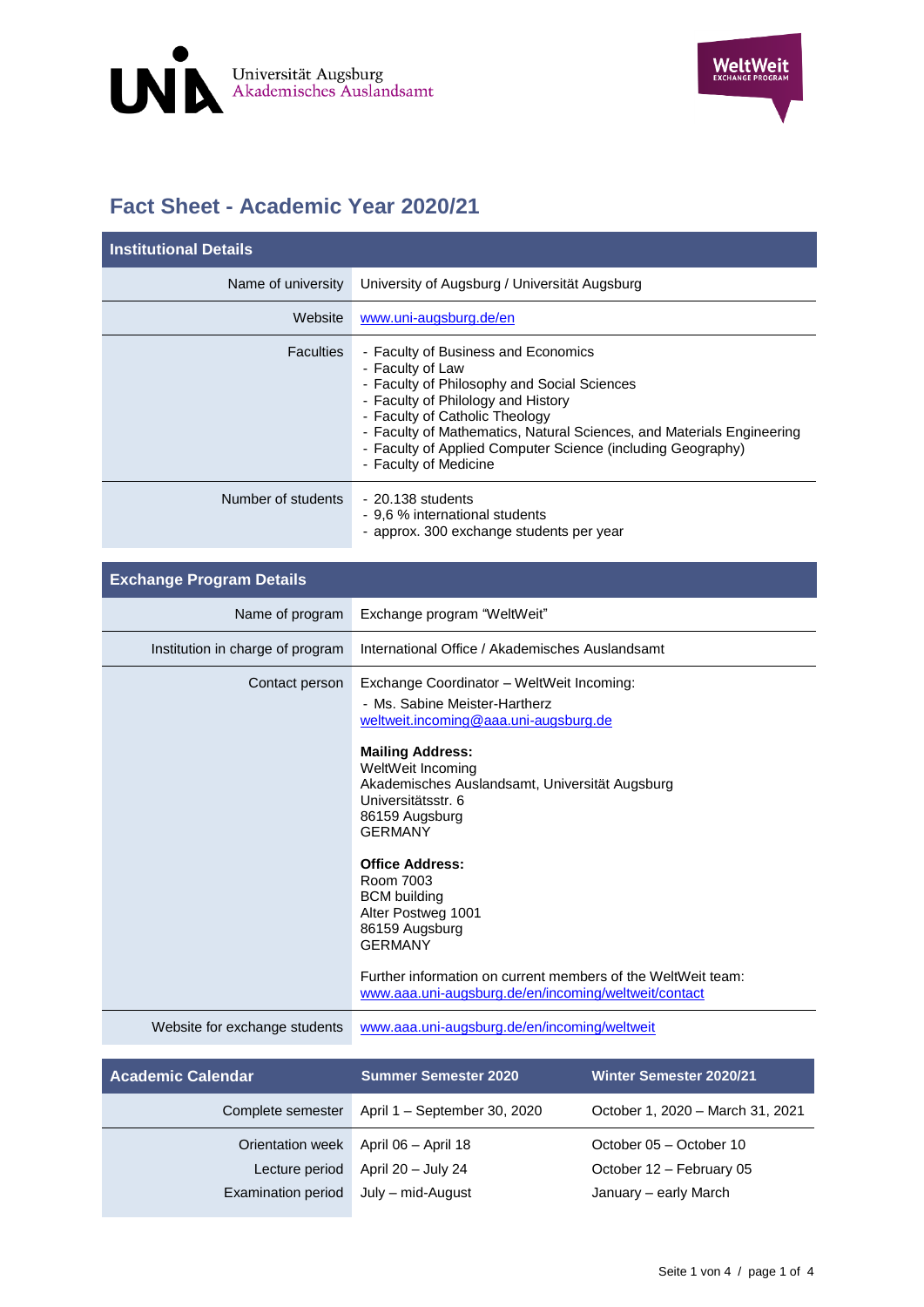



| <b>Travel Details</b>                    | <b>Summer Semester 2020</b>                                                                                                                                                                          | <b>Winter Semester 2020/21</b>                                                                                                                |
|------------------------------------------|------------------------------------------------------------------------------------------------------------------------------------------------------------------------------------------------------|-----------------------------------------------------------------------------------------------------------------------------------------------|
| Dates of arrival                         | April 03 - April 05                                                                                                                                                                                  | October 04 - October 05                                                                                                                       |
| Dates of departure                       | Mid-August - September 30                                                                                                                                                                            | March                                                                                                                                         |
| <b>Course Information</b>                |                                                                                                                                                                                                      |                                                                                                                                               |
| Language of instruction                  | German: 91 %<br>English: 8 %<br>Other: 1 %                                                                                                                                                           |                                                                                                                                               |
| Course offering<br>for exchange students | www.aaa.uni-augsburg.de/en/incoming/exchange/course_offering/                                                                                                                                        |                                                                                                                                               |
| Courses taught in English                | The following study areas offer an extensive amount of courses that are<br>taught in English and offered regularly:                                                                                  |                                                                                                                                               |
|                                          | - Business and Economics<br>- Computer Science<br>- English Studies<br>- Material Science (only on masters level)                                                                                    |                                                                                                                                               |
|                                          | as well, but a consistent offering of English-taught courses cannot be<br>guaranteed.                                                                                                                | Other study areas offer courses taught in English (or in other languages)                                                                     |
|                                          | Further information: www.aaa.uni-<br>augsburg.de/en/incoming/exchange/course_offering/english                                                                                                        |                                                                                                                                               |
| German language courses                  | There are no preliminary German language courses offered prior to the<br>beginning of the semester.                                                                                                  |                                                                                                                                               |
|                                          | During the semester, a wide selection of German language courses at<br>all levels is offered for exchange students. (Course list: www.sz.uni-<br>augsburg.de/downloads/alle_sprachen/aaa_lv_daf.pdf) |                                                                                                                                               |
|                                          | Taking language courses is free of cost to exchange students.                                                                                                                                        |                                                                                                                                               |
| Study restrictions                       | long as they possess the required language proficiency and subject<br>prerequisites.                                                                                                                 | Exchange students may take courses in all faculties and study areas* as                                                                       |
|                                          | There is no restriction regarding the minimum or maximum number of<br>courses students may take. It is recommended to take $4 - 7$ courses.                                                          |                                                                                                                                               |
|                                          | as the number of participants is strictly limited for these courses.                                                                                                                                 | *Please note: Exchange students may not be permitted to attend courses<br>offered within the degree program Global Business Management (GBM), |
| <b>Language Requirements</b>             |                                                                                                                                                                                                      |                                                                                                                                               |

| Depending on the courses<br>the student wishes to take: | Academic courses taught in German:<br>German language skills at level B2                                                                   |
|---------------------------------------------------------|--------------------------------------------------------------------------------------------------------------------------------------------|
|                                                         | Academic courses taught in English:<br>English language skills at level B2 and basic German language skills                                |
|                                                         | <b>Exclusively German language courses (no academic courses</b><br>offered by university faculties):<br>German language skills at level B1 |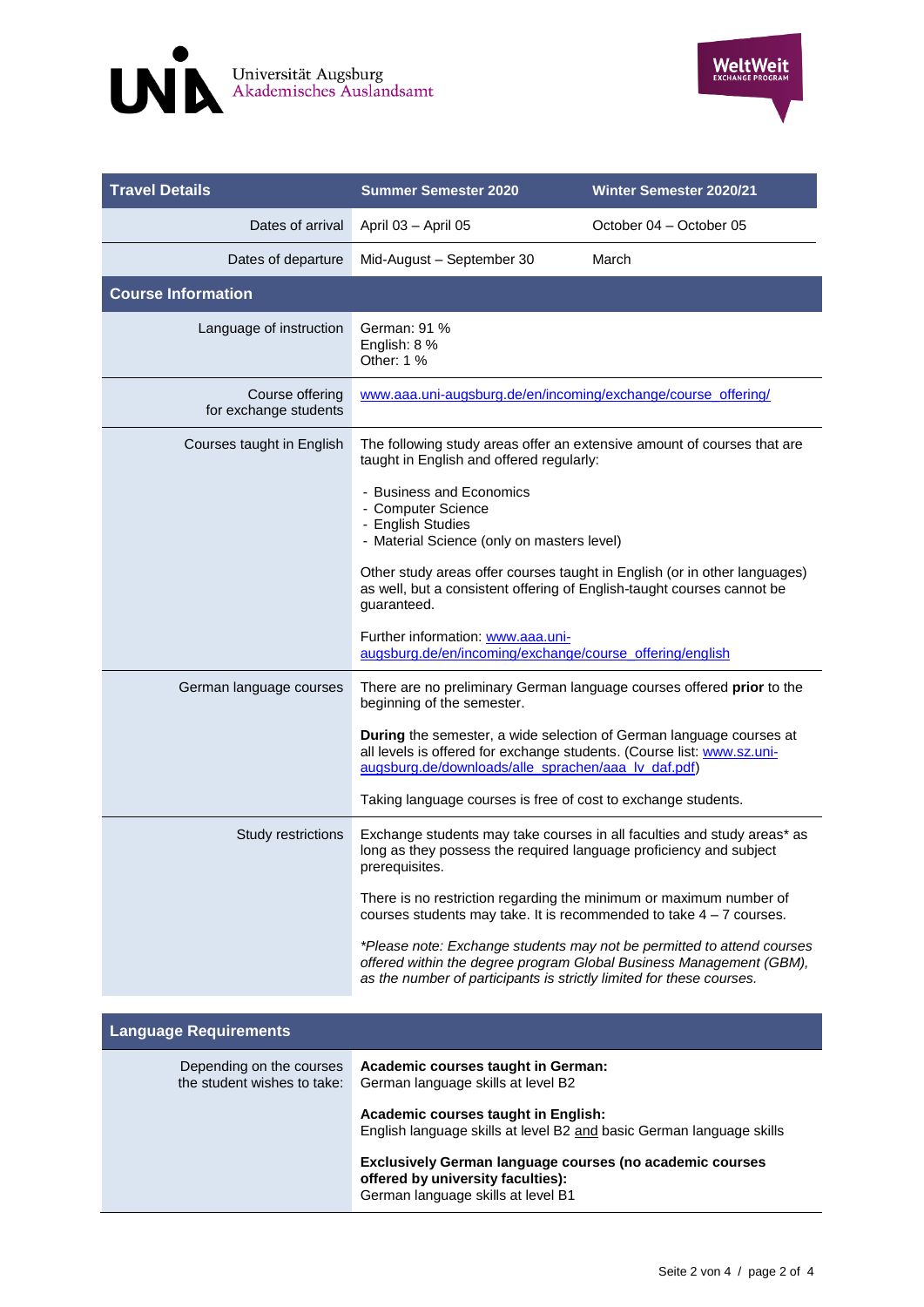



| Accepted proof of language skills | http://www.aaa.uni-<br>augsburg.de/en/incoming/weltweit/application/language skills/ |
|-----------------------------------|--------------------------------------------------------------------------------------|
|                                   |                                                                                      |

| <b>Application Procedure</b>                       |                                                                                                                                                                                                                                                                                                                                                                                                                                                                                                                                                                                                                                                                                                                                      |
|----------------------------------------------------|--------------------------------------------------------------------------------------------------------------------------------------------------------------------------------------------------------------------------------------------------------------------------------------------------------------------------------------------------------------------------------------------------------------------------------------------------------------------------------------------------------------------------------------------------------------------------------------------------------------------------------------------------------------------------------------------------------------------------------------|
| <b>Nomination</b><br>(by the International Office) | Online nomination via our online portal Mobility-Online                                                                                                                                                                                                                                                                                                                                                                                                                                                                                                                                                                                                                                                                              |
| Time frames for nomination                         | - For winter semester: March 20 - April 20<br>- For summer semester: October 1 - October 31                                                                                                                                                                                                                                                                                                                                                                                                                                                                                                                                                                                                                                          |
| Duration of exchange                               | one or two semesters                                                                                                                                                                                                                                                                                                                                                                                                                                                                                                                                                                                                                                                                                                                 |
| <b>Application</b><br>(by the student)             | Online application via our online portal <i>Mobility-Online</i>                                                                                                                                                                                                                                                                                                                                                                                                                                                                                                                                                                                                                                                                      |
| Application documents                              | - Photo<br>- Copy of passport<br>- CV (curriculum vitae) (1-2 pages)<br>- Motivational essay: Why would you like to take part in the WeltWeit<br>exchange program? Why are you a suitable candidate for the WeltWeit<br>scholarship? (maximum 1 page)<br>- Transcript of records from your home university<br>- Letter of recommendation from an instructor or professor at your<br>home university<br>- Proof of German language skills<br>- Proof of English language skills (if applicable)<br>- Application print out (generated from Mobility-Online)<br>All documents must be handed in in German or English.<br>Further information: https://www.aaa.uni-<br>augsburg.de/incoming/weltweit/downloads/bewerbungsunterlagen.pdf |

| <b>Costs</b>                          | Per Month       | <b>Per Semester</b> |
|---------------------------------------|-----------------|---------------------|
| Semester fee (incl. public transport) | -               | 114.85 €            |
| Rent for dormitory apartment          | $192 - 269 \in$ | $1,152 - 1,614 \in$ |
| Health insurance                      | 104 €           | 624€                |
| Media license fee                     | 17.50 €         | 105€                |
| Internet, cell phone                  | 27€             | 162€                |
| Groceries                             | 200€            | 1,200 €             |
| Miscellaneous                         | 150€            | 900€                |
| <b>Total costs</b>                    | approx. 750 €   | approx. 4,490 €     |

| <b>Scholarships</b>        |                                                                                                                                                            |
|----------------------------|------------------------------------------------------------------------------------------------------------------------------------------------------------|
| WeltWeit Study Scholarship | The WeltWeit Study Scholarship partially finances the first exchange<br>semester for <u>one</u> outstanding applicant within the exchange program.         |
|                            | - Amount: 2,400 €<br>- Application: All applicants for the exchange program automatically<br>apply for the scholarship, no further documents are required. |
| Scholarship for Dedicated  | The Scholarship for Dedicated WeltWeit Students partially finances                                                                                         |